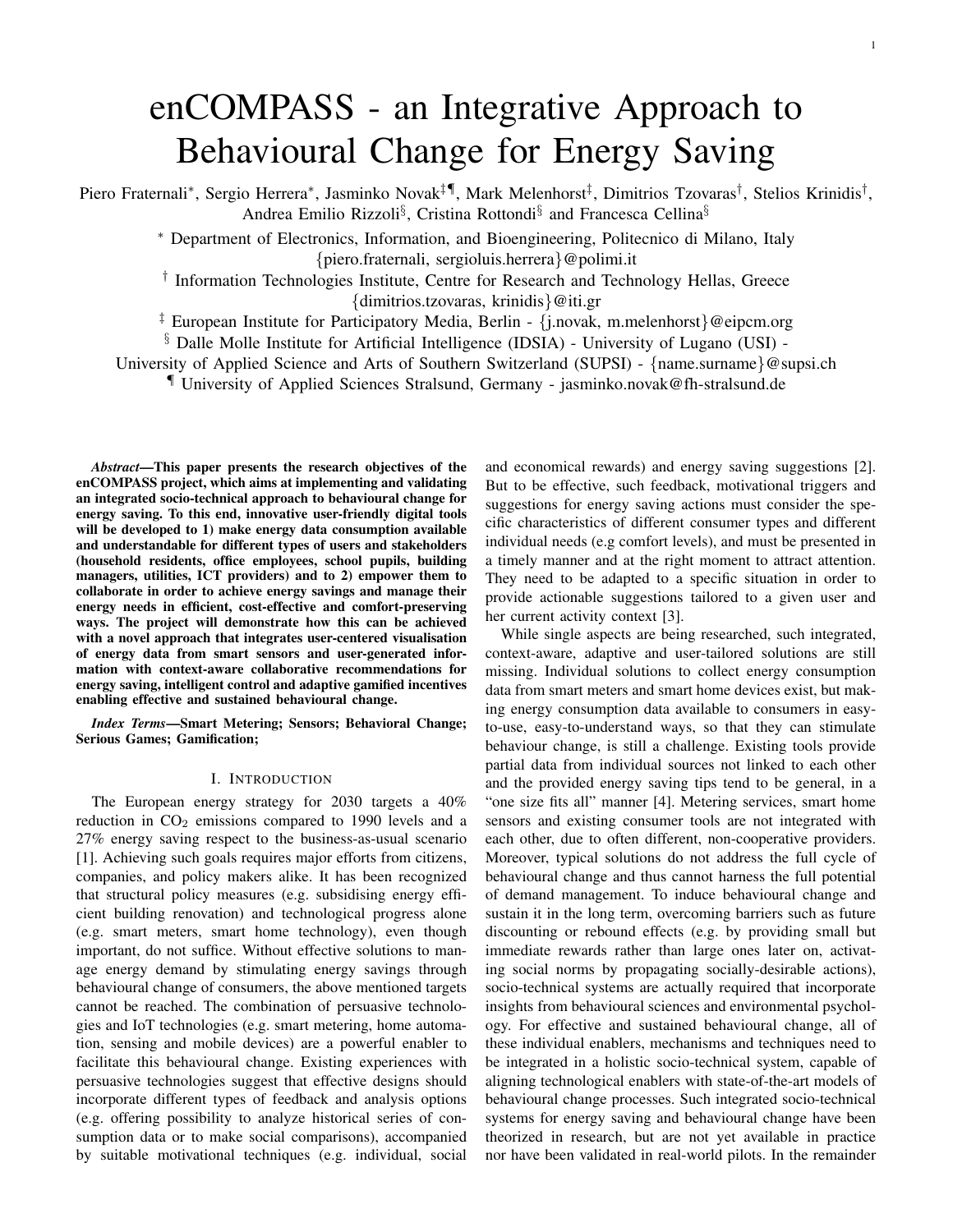of the paper, first the main enCOMPASS research objectives are laid out in Section II, then a short overview of related literature in Section III supports the project rationale, whereas in Section IV the structure of the proposed enCOMPASS framework is given. The pilots where the system will be deployed and assessed are presented in Section V. Even though the project has just recently started, the presented description of the proposed approach can already inform existing and future work in the field.

# II. RESEARCH OBJECTIVES

In order to target the above mentioned shortcomings of the current approaches, the enCOMPASS - Collaborative Recommendations, Visualisation and Adaptive Control for Personalised Energy Saving - project targets the following main objectives:

- Stimulate behavioural change for energy saving with a holistic approach integrating innovative digital tools with smart home automation and a full-cycle model of sustained behavioural change.
- Visualize energy consumption data for consumers in a user-friendly, easy-to-understand way that translates the abstract, numeric consumption data into a semantically understandable format for the users.
- Demonstrate that individual comfort levels can be maintained while achieving energy savings. Recommending targeted energy saving actions to users, based on their comfort profile, current context, activity, and best-fitting energy control profiles, will allow users to save energy while retaining personal comfort levels.
- Validate and compare the effectiveness of the different types of behavioural change interventions (visualisation, adaptive gamified incentives, context-based recommendations and control) in three different types of buildings and settings (residential, schools, public buildings) for different user types (households, school classes, office employees, visitors), in three different cultural and climatic conditions (Germany, Greece and Switzerland).

The enCOMPASS project is supported by the European Commission since November 2016 under the Horizon 2020 funding program. The project is coordinated by Politecnico di Milano and brings together fourteen European partners from seven countries: European Institute for Participatory Media, Stadtwerk Hafurt, Naturschutzbund Deutschland - NABU (Germany), Watt and Volt Anonimi Etairia Ekmetalleysis Enallaktikon Morfon Energeias, Ethniko Kentro Erevnas Kai Technologikis Anaptyxis, Ethniko Idryma Erevnon (Greece), Societ Elettrica Sopracenerina, Scuola Universitaria Professionale della Svizzera Italiana - SUPSI, Paradox Engineering (Switzerland), Set Mobile (Romania), Kaleidospublishing (Italy), Kauno Technologijos Universitetas (Lithuania) e Gravity Research & Development Kutato (Hungary).

# III. RELATED WORK

Energy consumption feedback holds the promise of reducing energy consumption with levels by 4%-12% on average, with peak savings going beyond 20% [2]. Some EU projects (e.g. GreenPlay [5], EnerGAware [6]) even aim at achieving up to 30%, although these claims yet need to be demonstrated - and they do not aim at preserving user comfort levels. The deployment of smart meters in an increasing number of households has given a boost to research attention for behavioural change based on energy consumption feedback. Different energy saving applications embedded in users' everyday environment have been researched [7], [8], using visualized consumption feedback and gamified social interactions to motivate people to adopt energy-efficient lifestyles. Many are data-oriented (e.g. bar or pie charts of consumption [9]), some are closely connected to the real consumption context (e.g. floor plans [9]), others metaphorical (e.g. traffic lights and gauges [9]), playful and ambient (BeAware [10], [11]), or connected to nature or animal habitats (eco-visualization [12], [13]). They have shown various levels of success and intelligibility for the users. To visualize consumption effectively and facilitate long-term sustainable behaviour, consumption should be broken down, e.g. temporally, by events, per appliance or type of consumption [12]–[14]. Benchmarks for comparison are especially important, to better understand whether consumption is "normal", "excessive", or "economical". Different comparisons can be shown, e.g. historical for self-comparison, normative for comparison with other households or individuals and "social" for comparison against others "in their collective social setting", e.g. individuals in the same household [15] or neighborhood [11]. But stimulating behaviour change effectively requires visualization that is easily understandable at a glance and seamlessly embedded into user's context offering details and comparisons based on the current activity situation, and relating it to possible energy saving actions. Closing this loop effectively in a user-friendly way is still a challenge. Consumption tips and advices are a common strategy to motivate energy saving [11], [14], [16], [17], sometimes provided in a contextualized but not in a personalized manner [14], [17], and rarely shown in relation to direct consumption visualisation.

A new direction in addition to the display of consumption feedback is the use of personalized recommendations employing machine learning techniques to identify different consumer classes, create user models and map appropriate action tips in a personalized manner based on user class and current context. While the combination of energy visualization and feedback with recommendations is promising, little evidence is available about the effective combinations of feedback and other measures, nor about the sustainability of the effects on energy consumption over time. The vast majority of energy behaviour research has focused on influencing behaviour determinants (e.g. attitudes, beliefs, and behavioural control) without positioning the interventions in the behavioural change process [18]. But there is growing awareness that interventions and incentives need to be provided based on the stage in the behavioural change process, i.e. that a one-size-fits-all approach does not work [19]. Models such as the transtheoretical model for behavioural change applied to energy consumption show how change in energy behaviour occurs through different phases [2], [19]: from becoming aware of the need to change behaviour, to understanding concrete actions to save energy, to performing them and ultimately developing new (automatic)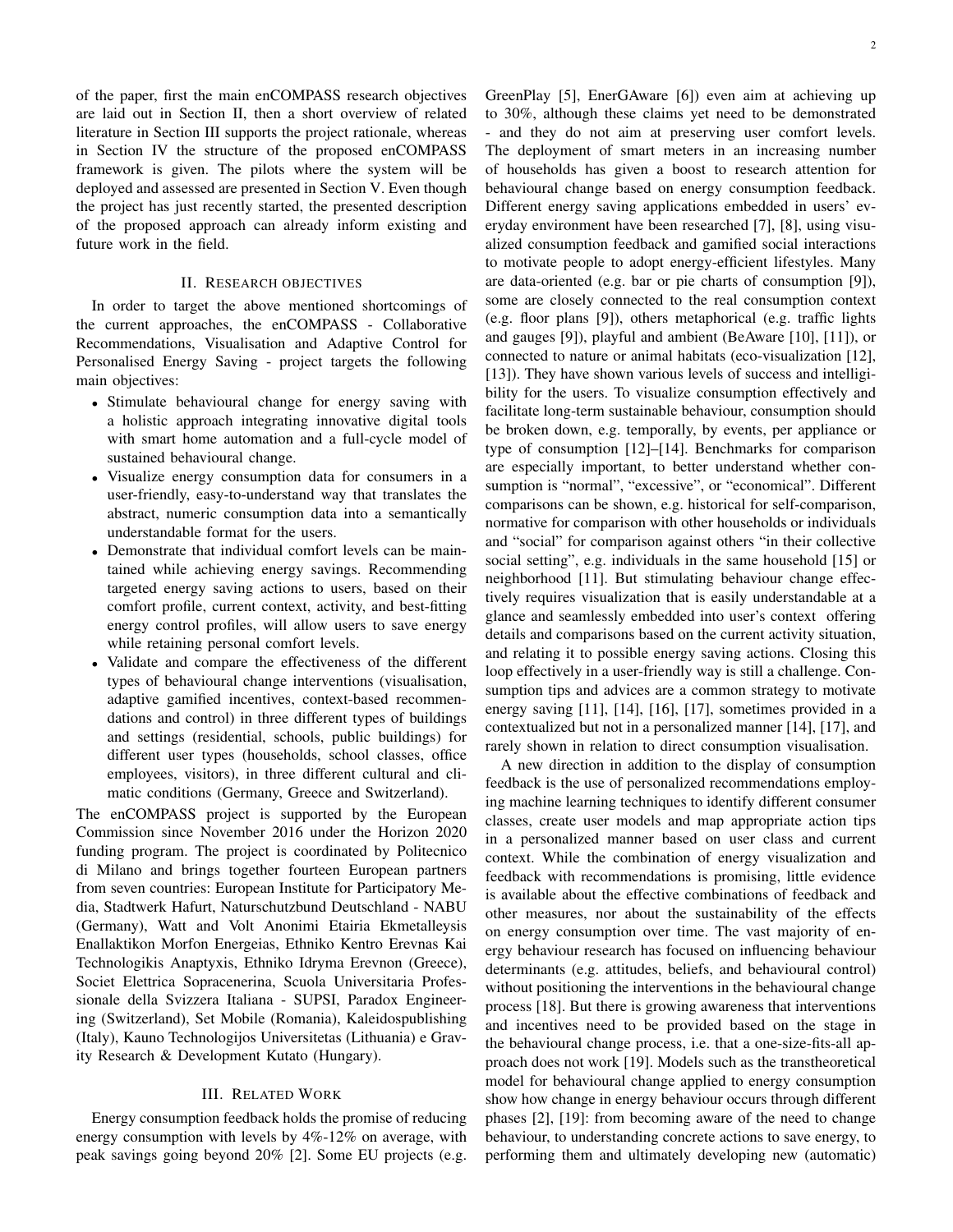behavioural habits.

However, holistic attempts of supporting this behavioral change model by designing integrated systems that exploit the full potential of ICT and smart energy infrastructures, still need to be undertaken. To this aim, the enCOMPASS model integrates insights from the transtheoretical model of behavioural change [19], its adaptation to pro-environmental behaviour by [20], and its application to smart metering by [2], but goes beyond the state-of-the-art literature: it will not only develop personalized applications based on sensor data, but also adapt feedback and recommendations to the current activity and situational context of the consumer, and link back to automated indoor climate control systems. In this way, both the most suitable incentives and action recommendations can be presented for a given user (type) in a personalised and context-aware manner, maximizing the likeliness of user engagement and behavioural change.

Finally, the goal of enCOMPASS is to enable the achievement of energy saving targets while preserving indoor comfort, a challenge that has barely been addressed by previous research projects.

## IV. THE ENCOMPASS FRAMEWORK

# *A. Technical Approach*

The holistic socio-technical system that enCOMPASS will implement and validate is depicted in Figure 1: the system will enable an interactive visualisation of energy consumption, allowing the users to explore consumption data in more detail: e.g. by time (day, week, year), by consumption source, by user context and activity class. This will trigger the consumers' individual awareness of their energy consumption and of how they are personally affected, as well as collective awareness of how it affects their environment. The system will explicitly warn users when they are using too much energy and provide advice on how to improve their consumption (recommender for energy saving actions).

Users' motivation to perform recommended actions will be stimulated by two-types of gamification elements:  $i)$  gamified rewards (points, badges, achievements, tangible prizes) and  $ii)$  a serious game, combining a physical board-game with a digital app. These will employ different types of gamemechanics such as goal setting (e.g. personal saving goals rewarded by bonus points and real rewards such as vouchers), social comparison and social collaboration (e.g. collecting points in teams for performing energy saving actions, competing with others). Such gamified incentives will be provided in an adaptive way, considering different user types and their behaviour in using the system (e.g. pushing triggers suited for a given user through contextualised notifications).

Context-based, collaborative recommendations of energy saving actions will include recommendations of similar users, whose (anonymised) energy usage profiles and actions will be displayed to the user. In this way, collaboration between users will be stimulated, allowing the users to learn from others how to optimize energy consumption. By analyzing user consumption patterns and his/her activity profile (e.g. time slots of room occupancy), the system will compute

user profiles and recommend control actions for the smart home devices. To increase effectiveness, whenever possible automated recommended actions confirmed by a user will be automatically implemented by the enCOMPASS system, through its connection to the in-door control system (e.g. adjusting heating temperature, turning off lights in unoccupied rooms). Context detection and analysis will combine consumption data from smart metering and smart home devices with privacy-preserving detection of user presence and activity in different areas of the household based on mobile WiFi sensing. In doing so, the system will consider appropriate comfort levels for a given user and context, and integrate this into the energy saving recommendations and visualisations. To increase the precision of comfort detection and contextbased recommendations, the system will employ a "humanin-the-loop" technique, allowing users to manually validate system results (e.g. changing the comfort level) and improve the learning algorithms.

#### *B. Infrastructure Deployment*

In architectural terms, the enCOMPASS system is conceived as an open, extensible, process-based, cloud-enabled platform, combining  $i$ ) energy usage information from inhome sensors (smart meters and communication-enabled smart home appliances for heat and electricity),  $ii)$  user-generated information (automatic and manual activity tracking),  $iii$ ) adaptive gamified energy visualisation, and  $iv$ ) intelligent controls and automation to achieve sustainable changes in user energy consumption patterns and without compromising the users comfort level.

This architecture will be deployed in a cloud infrastructure to allow for easy application development by designated third-parties, following the platform-as-a-service (PaaS) and software-as-a-service (SaaS) models. To maximize impact in real-world scenarios, the enCOMPASS system will be easily deployable, easily configurable and customizable to different settings and business scenarios (e.g. different utilities working with different technology providers). It will provide open interfaces to energy data and business services, stimulating market uptake and business development through open innovation and new kinds of white-label solution, thus initiating the creation of a business ecosystem for the development and provision of value-added services for smart energy demand management.

The core enCOMPASS components are:

*Sensors data acquisition:* including energy related data, stemming from smart electricity meters and smart plugs at individual appliance level, and contextual data, such as environmental data to cover comfort related data. The smart electricity meters internally store the energy consumption data measured at fine resolution (e.g. every 15 or 60 minutes), which are transmitted on daily basis to the concentrator located at the nearly transformer station (via either power line communication or wireless neighborhood area networks). The data are then sent to the utilities' servers and subsequently processed and exported as an xml file on the project FTP server. Similarly, sensors data are transmitted via the wireless home (or neighborhood) area network and gathered by a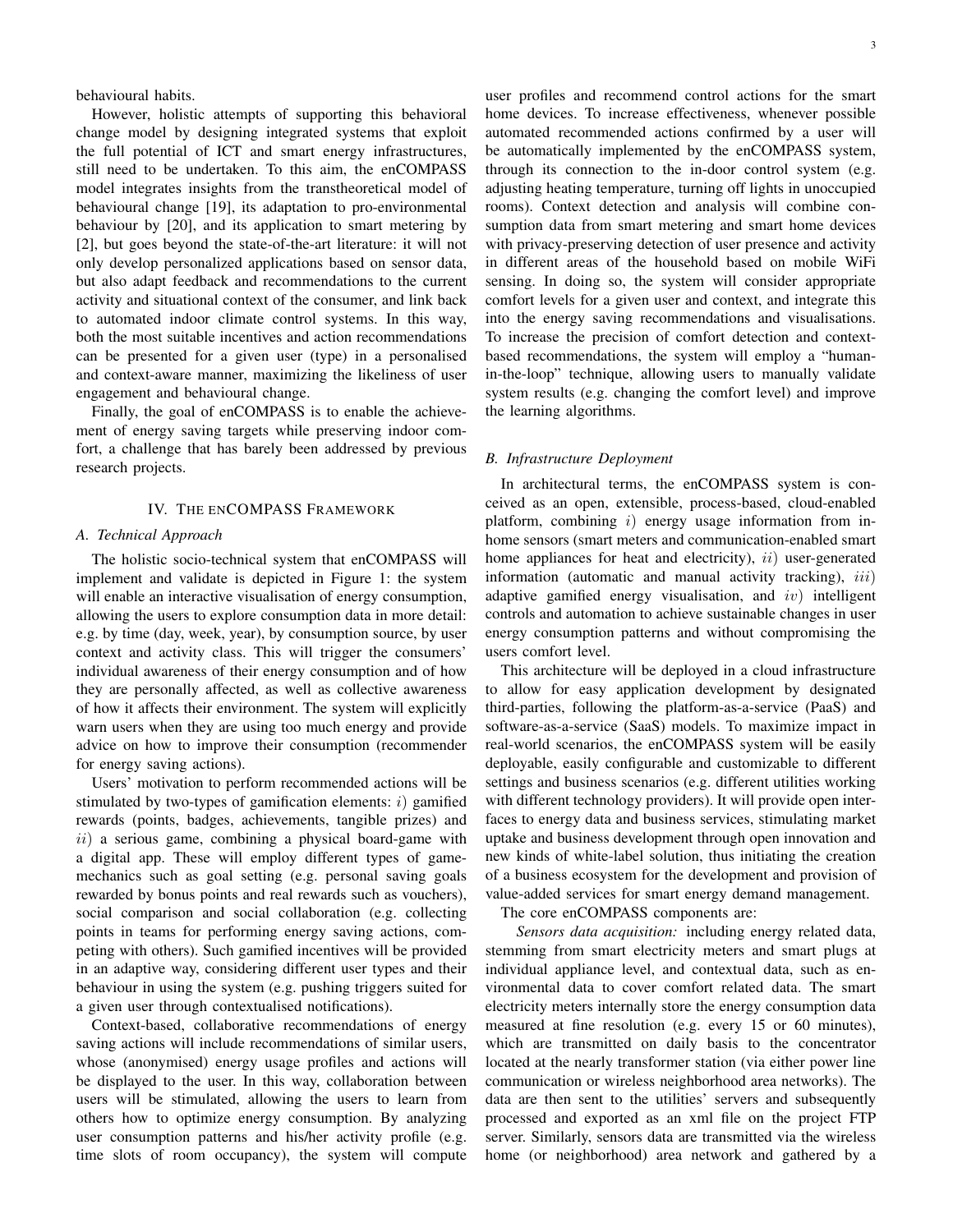

Fig. 1. The EnCOMPASS general framework

local concentrator (either at home or neighborhood level), which conveys them to the utilities' servers via standard wired/wireless connections.

*User data acquisition:* including psychographic variables acquisition from gamified mobile apps, instant poll data acquisition (e.g., quick feedback on activity, comfort conditions), along with data inferred in a privacy preserving way, through activity data produced by users' smartphones (such as e.g. WiFi or Bluetooth signals).

*Data analysis and user modeling:* algorithms for extracting activity from sensor and app data, profiling different types of user behaviour, inferring activity context, predicting reactions to stimuli (e.g., saving tips).

*Data analysis and building modelling:* algorithms for estimating the comfort levels and energy behaviour of buildings based on a reduced set of measured input parameters dependent on the class of the buildings. They allow projecting the impact of consumers' actions on energy consumption and on the status of the building, to complete the user profile. The base model includes: thermal building characteristics (i.e., envelope materials, building size), user profile, local climate data, energy consumption of subsystems (i.e., HVAC, plug loads etc.).

*Adaptive in-context action recommendation:* used in order to map user's consumption, models and behavioural data into personalized recommendations for energy saving. Users will be classified in categories and activity patterns will be extracted from consumption, sensors and psychographic data in a privacy respecting way, in order to compute energy saving recommendations for a specific user category.

*Engagement engine with adaptive gamification:* a rulebased engine that maps actions into achievements and assigns rewards. Actions are abstract occurrences that can be associated to a variety of sources, such as building sensors (e.g. switching off an appliance, reaching a set temperature, saving a set amount of energy), and users (execution of a recommended action, in-game actions, manual data input, etc.). Rewards can be immaterial (scores, badges) or material (coupons, redeemable goods). The engine has a plug-in architecture so that actions, achievements, rewards and rules can be customized, without programming, by the building manager.

*Semantic data repository (SDR):* it stores facts about all the entities managed by the platform, namely: people and their relationships, buildings and their conditions, behavioural clusters and users' segments, actions, achievements, rewards, activities and contexts, recommendations. The SDR also contains people-to-people relations, to denote household, friendship, group membership, endorsement, recommendation, and affinity. People and groups can have multiple in-context profiles, denoting current activity and behavioural state.

*Energy efficiency assessment console:* it is an advanced interface whereby building managers and utilities can analyse the energy consumption and system effectiveness and set saving goals/incentives.

*Behavioural change apps:* web and mobile applications developed to visualize energy usage, they deliver recommendations and engage users with serious game mechanics and gamification techniques.

*enCOMPASS APIs:* they provide on-demand, cloudbased web services that enable end-user applications to access and exploit the enCOMPASS processes. The data and service APIs enable developers to access both enCOMPASS functionalities and data while implementing their own services.

## V. PILOT DEPLOYMENTS

The effectiveness of the enCOMPASS system will be assessed in three pilots under three different climate zones (humid continental, hot-summer Mediterranean, continental subarctic), three building types (residential buildings, schools, office buildings) and three different cultural settings (central European, Mediterranean, sub-alpine European), in three different European countries (Germany, Greece, Switzerland). Climate differences must be addressed since the perceived necessity of consuming energy can differ according to the climate conditions (e.g. use of air conditioning or heating). Differences between building types yield different saving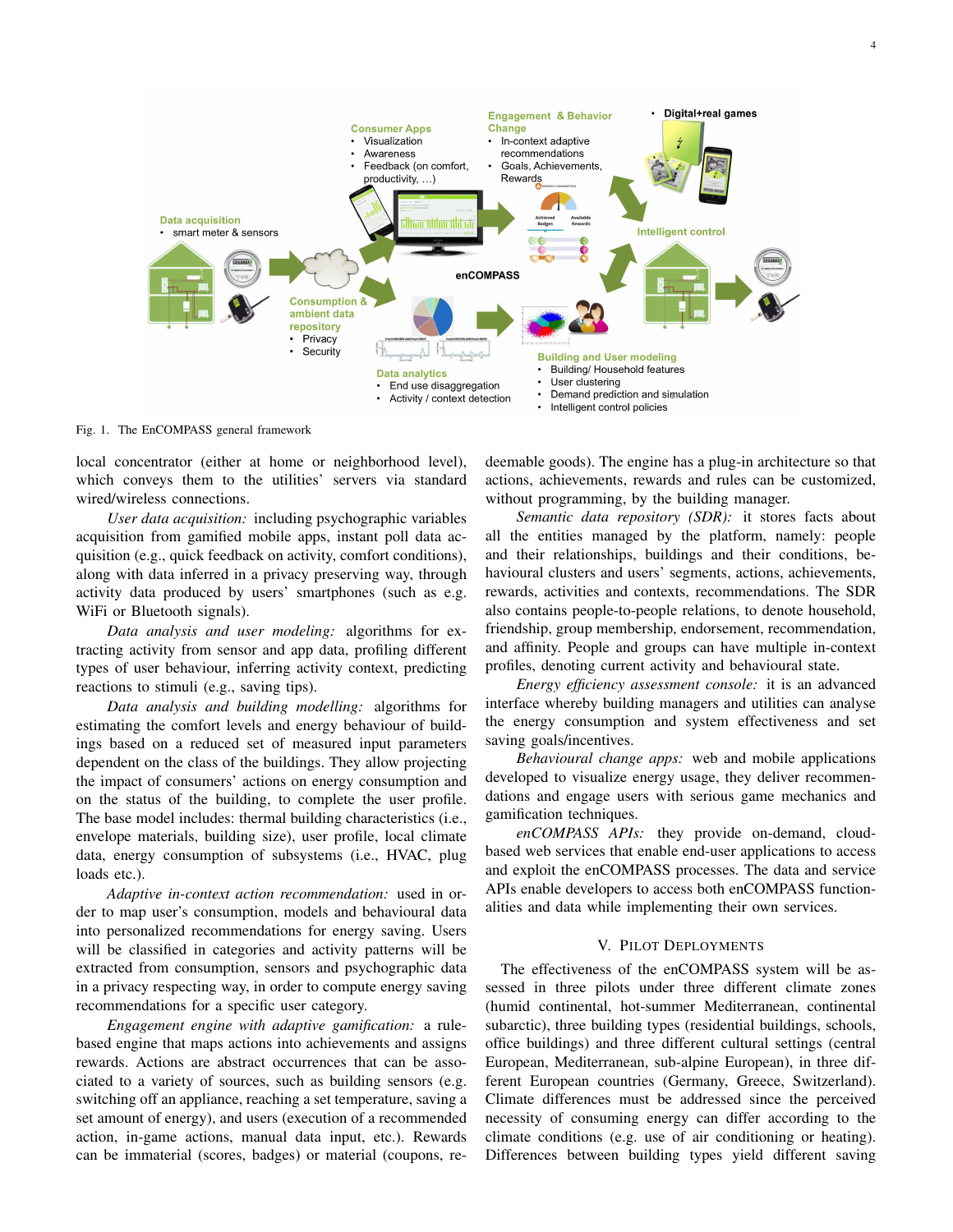| <b>Pilot Location</b>      | Germany - Hassfurt            | Greece: Athens and Thessaloniki                      | Switzerland - Locarno                        |
|----------------------------|-------------------------------|------------------------------------------------------|----------------------------------------------|
| <b>Building types</b>      | Residential, school and pub-  | Residential, school (college) and public build-      | Residential, school (primary education) and  |
|                            | lic buildings                 | ings (public library and utility company offices)    | public building (municipality building)      |
| <b>Climate description</b> | Humid continental climate     | Hot-summer mediterranean                             | Continental subarctic                        |
| <b>Actors involved</b>     | Residents, school students    | Residents, college students and staff, library staff | Residents, school students and staff, public |
|                            | and staff, public administra- | and visitors, office personnel and visitors          | administration employees and municipality    |
|                            | tion employees                |                                                      | visitors                                     |

TABLE I SUMMARY OF PILOT DEPLOYMENTS



Fig. 2. Timeline of the enCOMPASS experiments

potentials and different beliefs and attitudes towards the energy consumption in the building. Perceived behavioural control (the extent to which a user feels capable of saving energy) also differs between buildings (e.g. a student may not feel capable of influencing consumption of the school building). Finally, differences in cultural factors can influence environmental beliefs and the propensity to save energy. Characteristics of the pilot sites are summarized in Table I. In each pilot, one hundred households, one school and one public building will be actively involved, thus allowing to assess the achieved changes in everyday energy activities and savings for four target groups (residents, public administration employees, school students and staff) in three different settings. Each building will be equipped with one electricity smart meter, a few smart plugs for electric appliances, and four sensors (luminance, presence, indoor/outdoor temperature). Changing behaviour and energy savings due to the use of the enCOMPASS system will be quantitatively assessed in terms of electricity consumption, following the eeMeasure methodology [21]. In addition, user perceptions and attitudes will be assessed, using methods typically employed in user-centered design research and psychological research, such as questionnaires, focus groups and interviews.

Figure 2 reports the general structure of the pilot experiments, referring in particular to households. For residential users, activities envision two sample groups: an Intervention and a Control group. The size of the Control groups for residential users is expected to be the same as the Intervention group (one hundred households). If the number of households equipped with electricity smart meters located in the same area is sufficiently high, the three Control groups will be created by stratified random sampling. More in detail, households

of the Intervention groups will be stratified according to the following parameters:

- *size*: single-person/couple/more than two person households;
- type of house: single-family house (including terraced house)/apartment;
- *type of heating*: electricity-fed (heat pump, direct electricity)/oil/gas/wood/other;
- *type of hot water boiler*: electricityfed/oil/gas/wood/other.

The same stratification rules will be applied on all the households located in the pilot areas. Three further samples of one hundred households will then be randomly selected among them, adopting the same proportions as the related Intervention groups, in order to create three Control groups. The Control groups will be thus totally uninfluenced by any measure or action channelled through the enCOMPASS platform: neither they will receive other information on their consumption than the regular energy bills, nor they will be aware of being monitored within enCOMPASS. Regarding schools and public buildings, instead, no control group is envisioned, since finding a school for the control group that is comparable to that of the intervention group (in building type, pupil/employee composition etc.) is virtually impossible in small settings in the German and Swiss pilots as it is for the private college in the Greek pilot, that is unique in the city of Thessaloniki. The eeMeasure methodology is still applicable even in absence of control groups, by applying regression models to estimate the projected energy consumption after the intervention.

Three monitoring periods are envisioned, which run consecutively for eighteen months, and during which electricity consumption (smart meters), user patterns and context charac